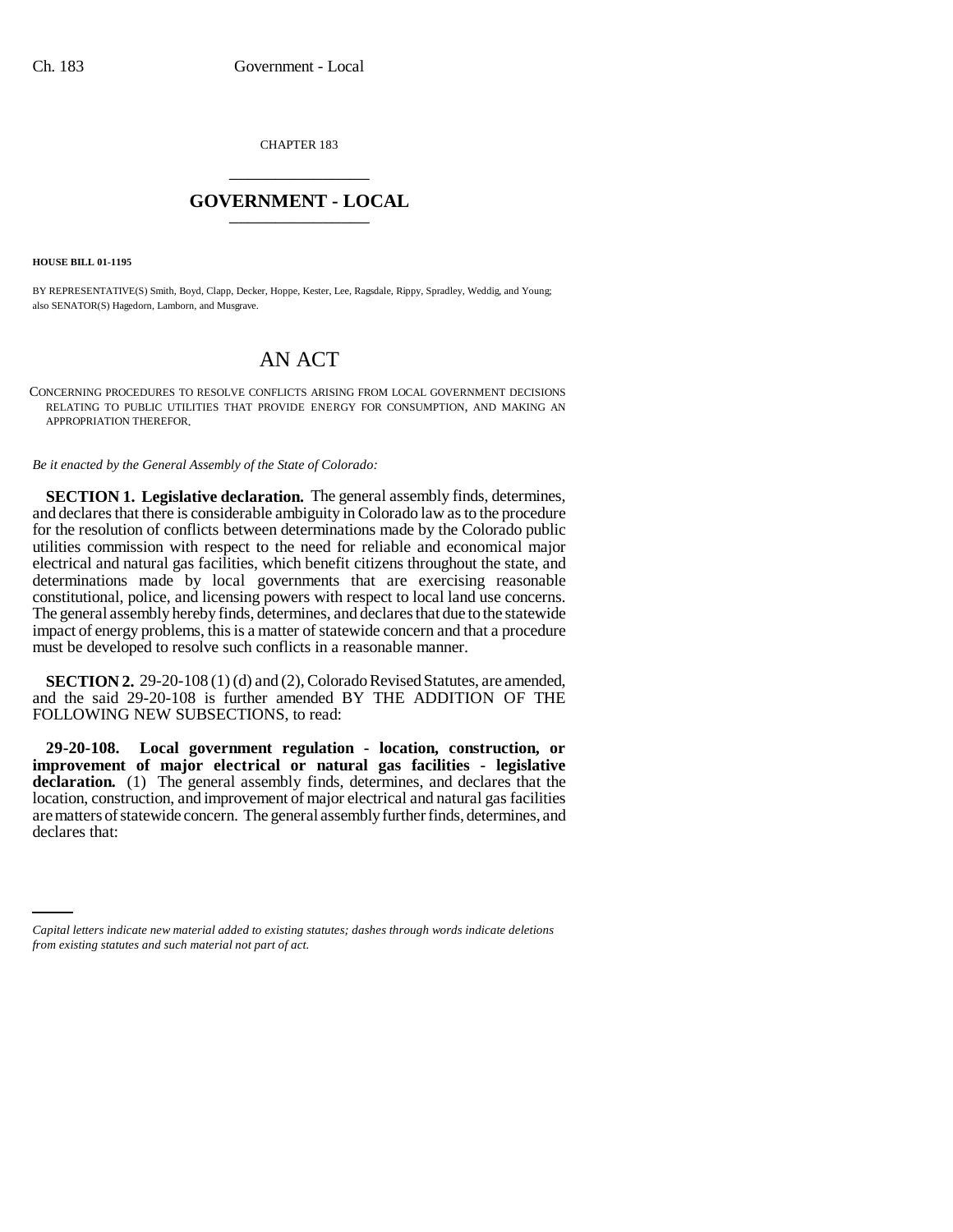(d) It is critical that public utilities AND POWER AUTHORITIES that supply electric or natural gas service maintain the ability to meet the demands for such service as growth continues to occur statewide.

(2) Local government land use regulations shall require final local government action on any application of a public utility OR A POWER AUTHORITY providing electric or natural gas service that relates to the location, construction, or improvement of major electrical or natural gas facilities within one hundred twenty days after such utility's OR AUTHORITY'S submission of a preliminary application, if a preliminary application is required by the local government's land use regulations, or within ninety days after submission of a final application. If the local government does not take final action within such time, the application shall be deemed approved. Nothing in this subsection (2) shall be construed to supersede any timeline set by agreement between a local government and a public utility OR POWER AUTHORITY applying for local government approval of location, construction, or improvement of major facilities as defined in subsection (3) of this section.

(4) (a) A PUBLIC UTILITY OR POWER AUTHORITY SHALL NOTIFY THE AFFECTED LOCAL GOVERNMENT OF ITS PLANS TO SITE A MAJOR ELECTRICAL OR NATURAL GAS FACILITY WITHIN THE JURISDICTION OF THE LOCAL GOVERNMENT PRIOR TO SUBMITTING THE PRELIMINARY OR FINAL PERMIT APPLICATION, BUT IN NO EVENT LATER THAN FILING A REQUEST FOR A CERTIFICATE OF PUBLIC CONVENIENCE AND NECESSITY PURSUANT TO ARTICLE 5 OF TITLE 40, C.R.S., OR THE FILING OF ANY ANNUAL FILING WITH THE PUBLIC UTILITIES COMMISSION THAT PROPOSES OR RECOGNIZES THE NEED FOR CONSTRUCTION OF A NEW FACILITY OR THE EXTENSION OF AN EXISTING FACILITY. IF A PUBLIC UTILITY OR POWER AUTHORITY IS NOT REQUIRED TO OBTAIN A CERTIFICATE OF PUBLIC CONVENIENCE AND NECESSITY PURSUANT TO ARTICLE 5 OF TITLE 40, C.R.S., OR FILE ANNUALLY WITH THE PUBLIC UTILITIES COMMISSION TO NOTIFY THE PUBLIC UTILITIES COMMISSION OF PROPOSED CONSTRUCTION OF A NEW FACILITY OR THE EXTENSION OF AN EXISTING FACILITY, THEN THE PUBLIC UTILITY OR POWER AUTHORITY SHALL NOTIFY ANY AFFECTED LOCAL GOVERNMENTS OF ITS INTENTION TO SITE A MAJOR ELECTRICAL OR NATURAL GAS FACILITY WITHIN THE JURISDICTION OF THE LOCAL GOVERNMENT WHEN SUCH UTILITY OR AUTHORITY DETERMINES THAT IT INTENDS TO PROCEED TO PERMIT AND CONSTRUCT THE FACILITY. FOLLOWING SUCH NOTIFICATION, THE PUBLIC UTILITY OR POWER AUTHORITY SHALL CONSULT WITH THE AFFECTED LOCAL GOVERNMENTS IN ORDER TO IDENTIFY THE SPECIFIC ROUTES OR GEOGRAPHIC LOCATIONS UNDER CONSIDERATION FOR THE SITE OF THE MAJOR ELECTRICAL OR NATURAL GAS FACILITY AND ATTEMPT TO RESOLVE LAND USE ISSUES THAT MAY ARISE FROM THE CONTEMPLATED PERMIT APPLICATION.

(b) IN ADDITION TO ITS PREFERRED ALTERNATIVE WITHIN ITS PERMIT APPLICATION, THE PUBLIC UTILITY OR POWER AUTHORITY SHALL CONSIDER AND PRESENT REASONABLE SITING AND DESIGN ALTERNATIVES TO THE LOCAL GOVERNMENT OR EXPLAIN WHY NO REASONABLE ALTERNATIVES ARE AVAILABLE.

(5) (a) IF A LOCAL GOVERNMENT DENIES A PERMIT OR APPLICATION OF A PUBLIC UTILITY OR POWER AUTHORITY THAT RELATES TO THE LOCATION, CONSTRUCTION, OR IMPROVEMENT OF MAJOR ELECTRICAL OR NATURAL GAS FACILITIES, OR IF THE LOCAL GOVERNMENT IMPOSES REQUIREMENTS OR CONDITIONS UPON SUCH PERMIT OR APPLICATION THAT WILL UNREASONABLY IMPAIR THE ABILITY OF THE PUBLIC UTILITY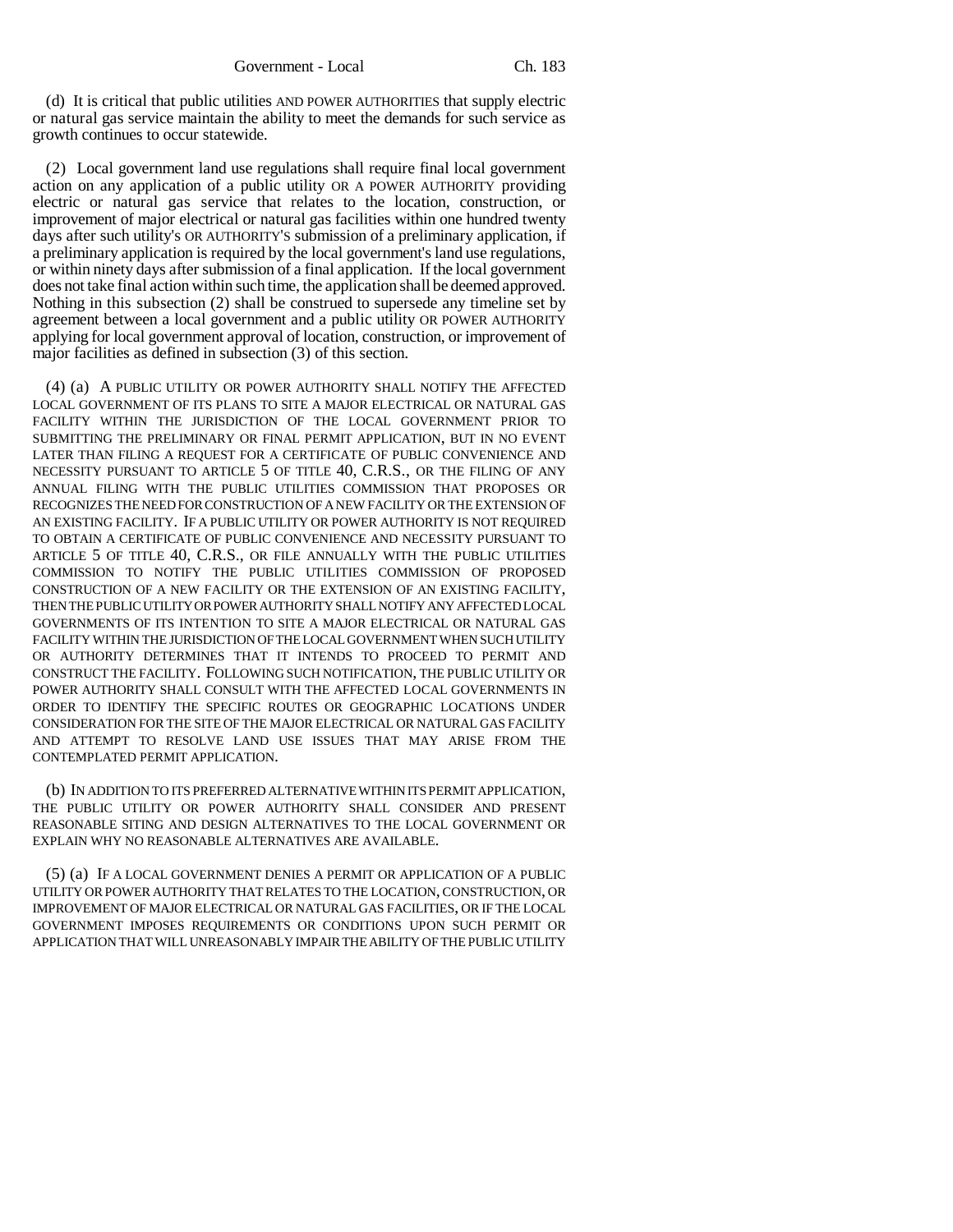## Ch. 183 Government - Local

OR POWER AUTHORITY TO PROVIDE SAFE, RELIABLE, AND ECONOMICAL SERVICE TO THE PUBLIC, THE PUBLIC UTILITY OR POWER AUTHORITY MAY APPEAL THE LOCAL GOVERNMENT ACTION TO THE PUBLIC UTILITIES COMMISSION FOR A DETERMINATION UNDER SECTION 40-4-102, C.R.S., SO LONG AS ONE OR MORE OF THE FOLLOWING CONDITIONS EXIST:

(I) THE PUBLIC UTILITY OR POWER AUTHORITY HAS APPLIED FOR OR HAS OBTAINED A CERTIFICATE OF PUBLIC CONVENIENCE AND NECESSITY FROM THE PUBLIC UTILITIES COMMISSION PURSUANT TO SECTION 40-5-101, C.R.S., TO CONSTRUCT THE MAJOR ELECTRICAL OR NATURAL GAS FACILITY THAT IS THE SUBJECT OF THE LOCAL GOVERNMENT ACTION;

(II) A CERTIFICATE OF PUBLIC CONVENIENCE AND NECESSITY IS NOT REQUIRED FOR THE PUBLIC UTILITY OR POWER AUTHORITY TO CONSTRUCT THE MAJOR ELECTRICAL OR NATURAL GAS FACILITY THAT IS THE SUBJECT OF THE LOCAL GOVERNMENT ACTION; OR

(III) THE PUBLIC UTILITIES COMMISSION HAS PREVIOUSLY ENTERED AN ORDER PURSUANT TO SECTION 40-4-102, C.R.S., THAT CONFLICTS WITH THE LOCAL GOVERNMENT ACTION.

(b) ANY APPEAL BROUGHT BY A PUBLIC UTILITY OR POWER AUTHORITY TO THE PUBLIC UTILITIES COMMISSION UNDER THIS SECTION SHALL BE CONDUCTED IN ACCORDANCE WITH THE PROCEDURAL REQUIREMENTS OF SECTION 40-6-109.5,C.R.S. IN ADDITION TO THE FORMAL EVIDENTIARY HEARING ON THE APPEAL, CONDUCTED IN ACCORDANCE WITH THE PROCEDURAL REQUIREMENTS OF SECTION 40-6-109,C.R.S., THE PUBLIC UTILITIES COMMISSION SHALL TAKE STATEMENTS FROM THE PUBLIC CONCERNING THE APPEALED LOCAL GOVERNMENT ACTION AT AN OPEN HEARING HELD AT A LOCATION SPECIFIED BY THE LOCAL GOVERNMENT.

(c) AN APPEAL BROUGHT PURSUANT TO THIS SUBSECTION (5) SHALL INCLUDE A STATEMENT OF THE REASONS WHY THE LOCAL GOVERNMENT ACTION WOULD UNREASONABLY IMPAIR THE ABILITY OF A PUBLIC UTILITY OR POWER AUTHORITY TO PROVIDE SAFE, RELIABLE, AND ECONOMICAL SERVICE TO THE PUBLIC.

(d) THE PUBLIC UTILITIES COMMISSION SHALL BALANCE THE LOCAL GOVERNMENT INTEREST WITH THE STATEWIDE INTEREST IN THE LOCATION, CONSTRUCTION, OR IMPROVEMENT OF MAJOR ELECTRICAL OR NATURAL GAS FACILITIES. IN STRIKING SUCH BALANCE, THE PUBLIC UTILITIES COMMISSION SHALL RENDER A DECISION THAT IS CONSISTENT WITH ARTICLE 65.1 OF TITLE 24, C.R.S., INCLUDING SECTION 24-65.1-105, C.R.S., AND THE COMMISSION SHALL CONSIDER THE FOLLOWING FACTORS:

(I) THE DEMONSTRATED NEED FOR THE MAJOR ELECTRICAL OR NATURAL GAS FACILITY;

(II) THE EXTENT TO WHICH THE PROPOSED FACILITY IS INCONSISTENT WITH EXISTING APPLICABLE LOCAL OR REGIONAL LAND USE ORDINANCES, RESOLUTIONS, OR MASTER OR COMPREHENSIVE PLANS;

(III) WHETHER THE PROPOSED FACILITY WOULD EXACERBATE A NATURAL HAZARD;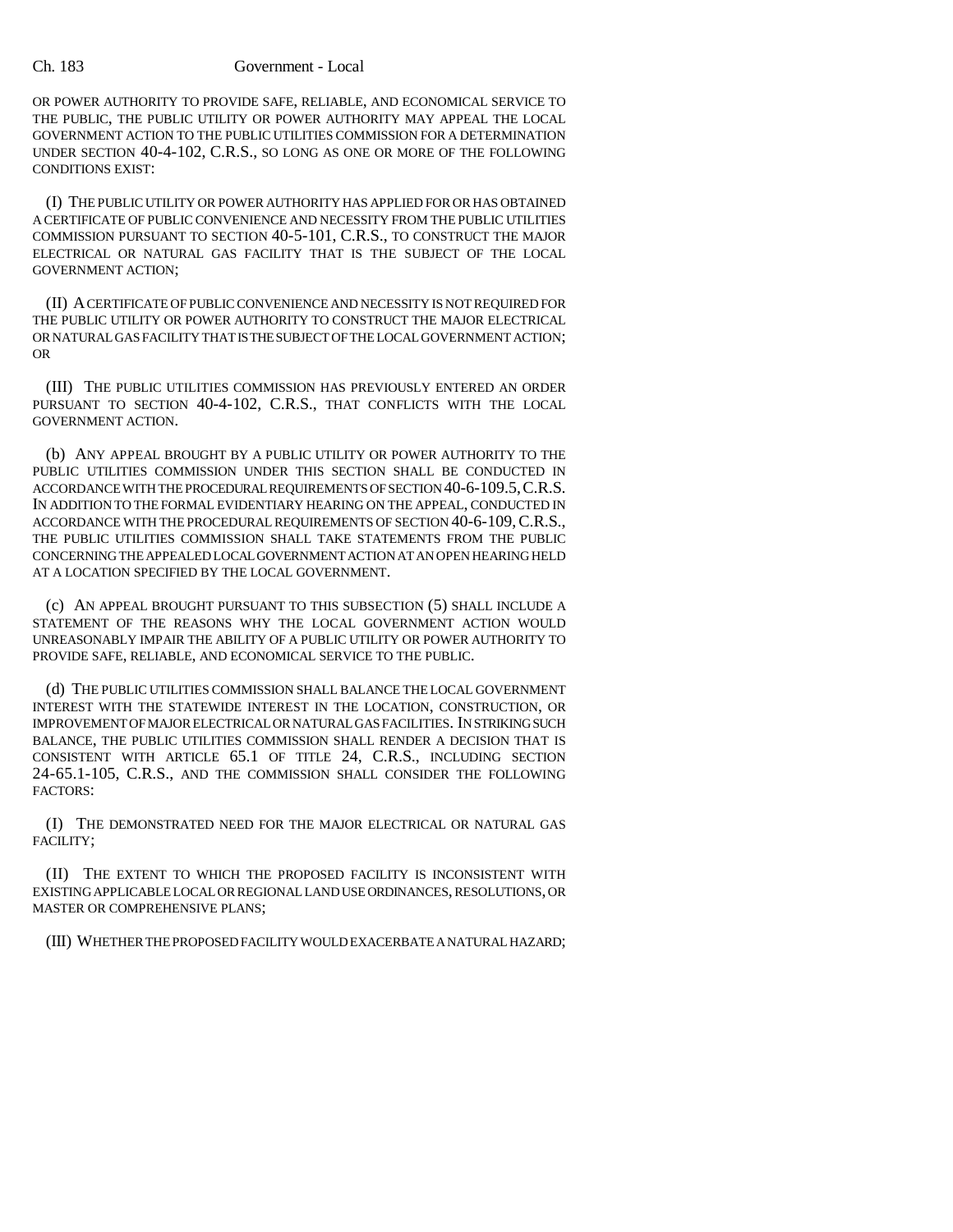(IV) APPLICABLE UTILITY ENGINEERING STANDARDS, INCLUDING SUPPLY ADEQUACY, SYSTEM RELIABILITY, AND PUBLIC SAFETY STANDARDS;

(V) THE RELATIVE MERIT OF ANY REASONABLY AVAILABLE AND ECONOMICALLY FEASIBLE ALTERNATIVES PROPOSED BY THE PUBLIC UTILITY, THE POWER AUTHORITY, OR THE LOCAL GOVERNMENT;

(VI) THE IMPACT THAT THE LOCAL GOVERNMENT ACTION WOULD HAVE ON THE CUSTOMERS OF THE PUBLIC UTILITY OR POWER AUTHORITY WHO RESIDE WITHIN AND WITHOUT THE BOUNDARIES OF THE JURISDICTION OF THE LOCAL GOVERNMENT;

(VII) THE BASIS FOR THE LOCAL GOVERNMENT'S DECISION TO DENY THE APPLICATION OR IMPOSE ADDITIONAL CONDITIONS TO THE APPLICATION;

(VIII) THE IMPACT THE PROPOSED FACILITY WOULD HAVE ON RESIDENTS WITHIN THE LOCAL GOVERNMENT'S JURISDICTION INCLUDING, IN THE CASE OF A RIGHT OF WAY IN WHICH FACILITIES HAVE BEEN PLACED UNDERGROUND, WHETHER THOSE RESIDENTS HAVE ALREADY PAID TO PLACE SUCH FACILITIES UNDERGROUND, AND IF SO, SHALL GIVE STRONG CONSIDERATION TO THAT FACT; AND

(IX) THE SAFETY OF RESIDENTS WITHIN AND WITHOUT THE BOUNDARIES OF THE JURISDICTION OF THE LOCAL GOVERNMENT.

(e) THE PUBLIC UTILITIES COMMISSION SHALL DENY ANY APPEAL BROUGHT UNDER THIS SECTION UNLESS THE PUBLIC UTILITY OR POWER AUTHORITY HAS COMPLIED WITH THE NOTIFICATION AND CONSULTATION REQUIREMENTS OF SUBSECTION (4) OF THIS SECTION.

(f) THE PUBLIC UTILITIES COMMISSION MAY CONSULT WITH THE DEPARTMENT OF LOCAL AFFAIRS ON LAND USE ISSUES IN CONNECTION WITH ANY APPEAL. ALL INFORMATION PROVIDED BY THE DEPARTMENT OF LOCAL AFFAIRS TO THE PUBLIC UTILITIES COMMISSION SHALL BE PART OF THE OFFICIAL RECORD OF THE APPEAL AND SHALL BE SUBJECT TO CROSS-EXAMINATION OR COMMENTS BY THE PARTIES TO THE APPEAL.

(g) UNLESS OTHERWISE SPECIFIED IN THIS SUBSECTION (5), THE APPEAL SHALL BE CONDUCTED IN ACCORDANCE WITH ARTICLE 6 OF TITLE 40, C.R.S., INCLUDING THE PROVISIONS OF SECTION 40-6-116,C.R.S., CONCERNING ANY STAY OR SUSPENSION OF THE FINAL DETERMINATION MADE BY THE PUBLIC UTILITIES COMMISSION.

(h) NOTHING IN THIS SECTION SHALL BE CONSTRUED TO LIMIT OR DIMINISH THE RIGHT OF A PUBLIC UTILITY, POWER AUTHORITY, OR LOCAL GOVERNMENT TO APPEAL A LOCAL GOVERNMENT, PUBLIC UTILITY, OR POWER AUTHORITY ACTION, DECISION, OR DETERMINATION TO A COURT OF LAW PURSUANT TO ANY OTHER PROVISION OF LAW, OR ANY APPEAL BROUGHT IN CONNECTION WITH ANY DECISION BY THE PUBLIC UTILITIES COMMISSION UNDER THIS SUBSECTION (5). APPEALS BROUGHT UNDER THE PARAGRAPH (h) SHALL BE GIVEN PRIORITY OVER OTHER PENDING MATTERS.

(i) NOTHING IN THIS SECTION SHALL BE CONSTRUED TO LIMIT THE AUTHORITY OF A MUNICIPAL GOVERNMENT TO REQUIRE OR GRANT A PUBLIC UTILITY FRANCHISE.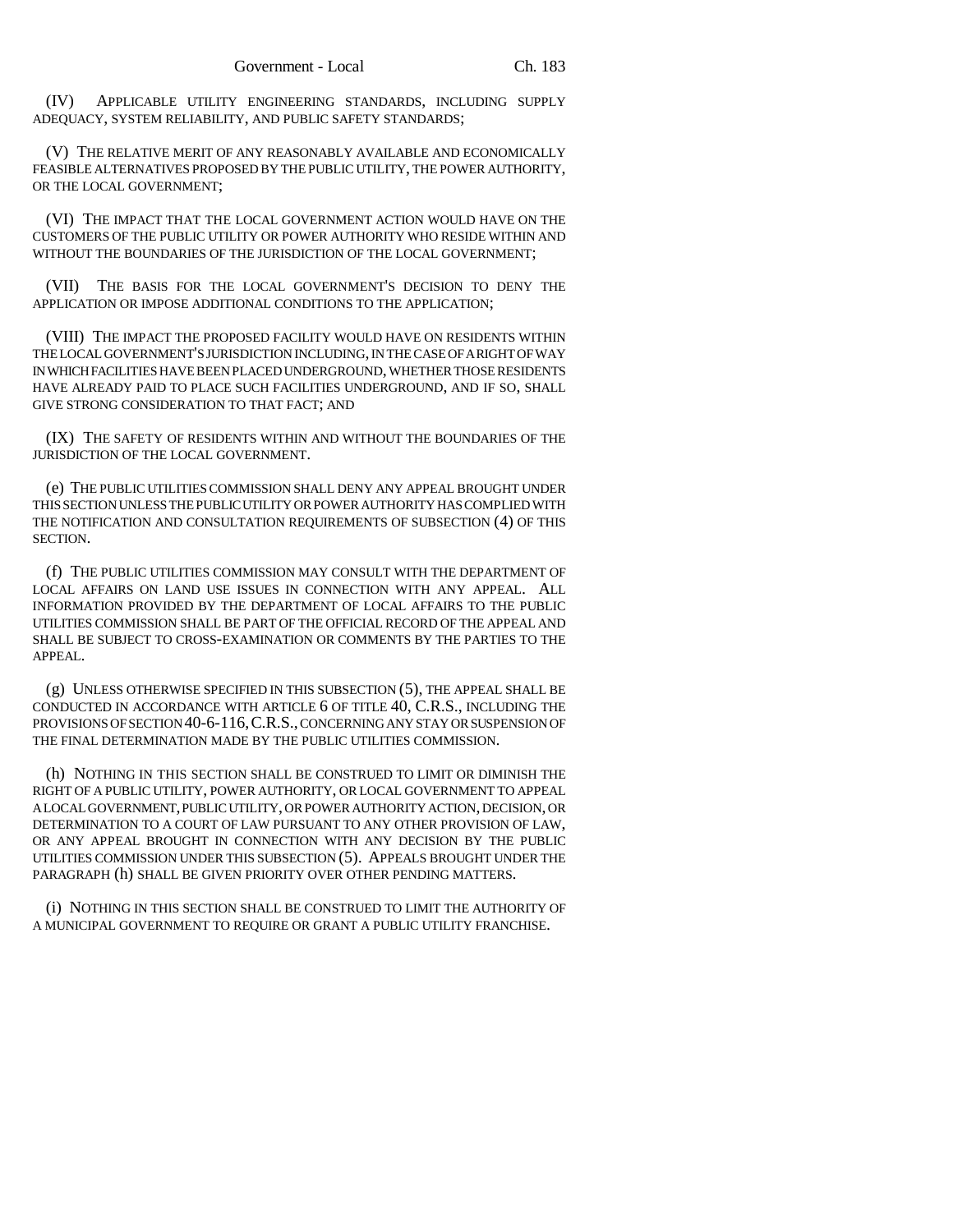**SECTION 3.** 29-20-103, Colorado Revised Statutes, is amended BY THE ADDITION OF A NEW SUBSECTION to read:

**29-20-103. Definitions.** As used in this article, unless the context otherwise requires:

(2) "POWER AUTHORITY" MEANS AN AUTHORITY CREATED PURSUANT TO SECTION 29-1-204.

**SECTION 4.** 40-4-102 (1), Colorado Revised Statutes, is amended to read:

**40-4-102. Extensions and improvements prescribed, when.** (1) Whenever the commission, after a hearing upon its own motion, UPON APPEAL BY A PUBLIC UTILITY OR POWER AUTHORITY FROM A LOCAL GOVERNMENT ACTION PURSUANT TO SECTION 29-20-108 (5), C.R.S., or upon complaint, finds THAT the additions, extensions, repairs, or improvements to or change in the existing plant, equipment, facilities, or other physical property of any public utility or of any two or more public utilities ought reasonably to be made, or that a new structure should be erected to promote the security or convenience of its employees or the public or in any other way to secure adequate service or facilities, OR THAT THE CONDITIONS IMPOSED BY A LOCAL GOVERNMENT ACTION UNREASONABLY IMPAIR THE ABILITY OF A PUBLIC UTILITY OR POWER AUTHORITY TO PROVIDE SAFE, RELIABLE, AND ECONOMICAL SERVICE, the commission shall make and serve an order directing that such additions, extensions, repairs, improvements, or changes be made or such structure be erected in the manner and within the time specified in such order. If the commission orders the erection of a new structure, the selection of the site for such structure shall be subject to the approval of the commission. IF A PUBLIC UTILITY OR POWER AUTHORITY APPEALS AN ORDER FROM A LOCAL GOVERNMENT ACTION UNDER SECTION 29-20-108,C.R.S., THE COMMISSION MAY REQUIRE THAT THE PUBLIC UTILITY OR POWER AUTHORITY REIMBURSE THE COMMISSION FOR THE REASONABLE EXPENSES, ATTORNEY FEES, AND EXPERT WITNESS FEES THE COMMISSION INCURS IN REVIEWING THE APPEAL. ANY FEE COLLECTED PURSUANT TO THIS SECTION SHALL BE REMITTED TO THE STATE TREASURER, WHO SHALL CREDIT SUCH FEE TO THE PUBLIC UTILITIES FIXED UTILITY FUND CREATED PURSUANT TO SECTION 40-2-114.

**SECTION 5. Appropriation.** (1) In addition to any other appropriation, there is hereby appropriated, out of any moneys in the public utilities commission fixed utility fund created in section 40-2-114, Colorado Revised Statutes, not otherwise appropriated, to the department of regulatory agencies, for allocation to the executive director's office, for legal services, for the fiscal year beginning July 1, 2001, the sum of eighty-three thousand seven hundred fifteen dollars (\$83,715), or so much thereof as may be necessary, for the implementation of this act.

(2) In addition to any other appropriation, there is hereby appropriated, out of any moneys in the public utilities commission fixed utility fund created in section 40-2-114, Colorado Revised Statutes, not otherwise appropriated, to the department of regulatory agencies, for allocation to the public utilities commission, for the fiscal year beginning July 1, 2001, the sum of eighty-seven thousand three hundred forty-seven dollars (\$87,347) and 1.0 FTE, or so much thereof as may be necessary, for the implementation of this act.